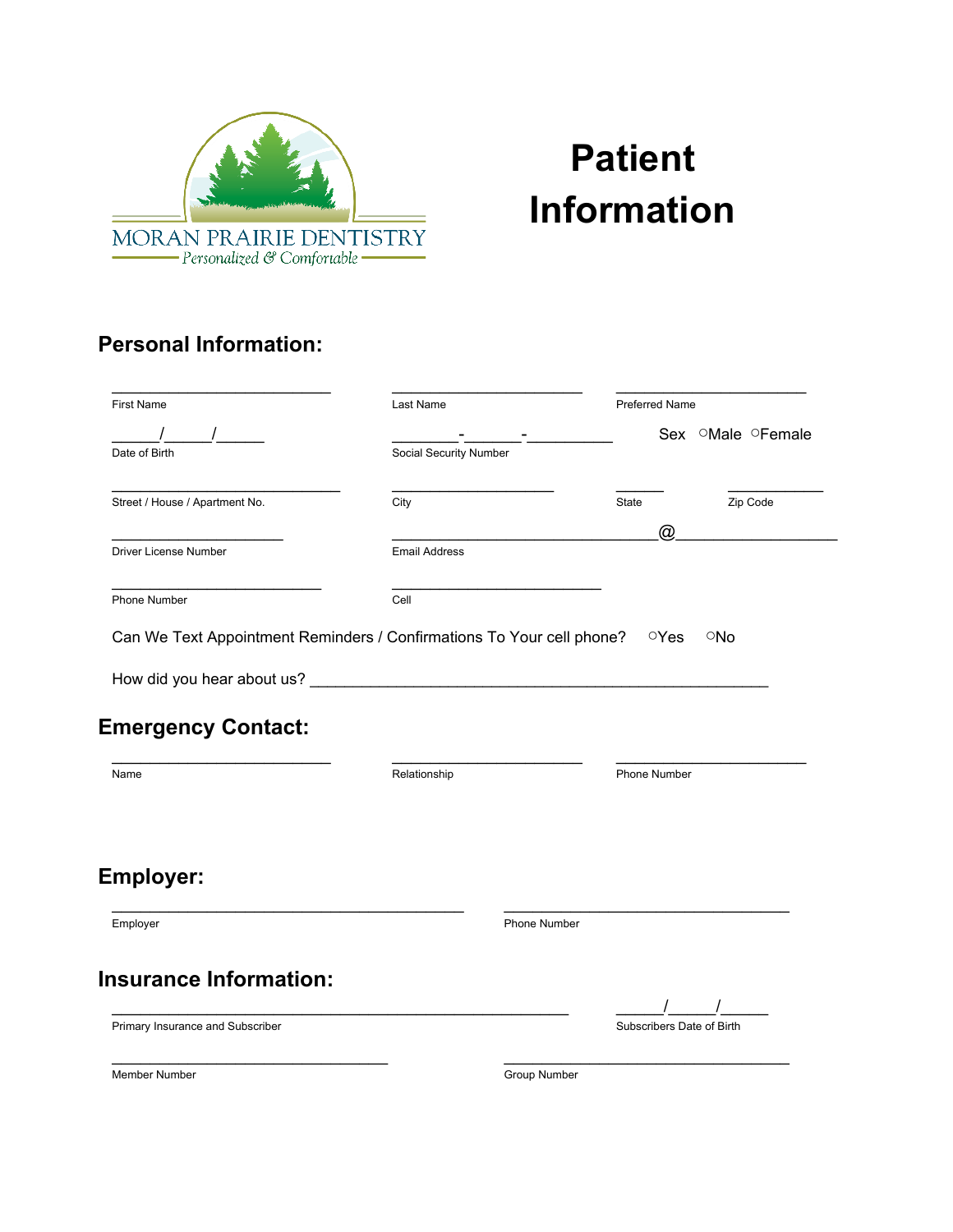

### **Medical History**

Although dental personnel primarily treat the area in and around your mouth, your mouth is a part of the entire body. Health problems that you may have, or medication that you may be taking, could have an important interrelationship with the dentistry you will receive. Thank you for answering the following questions

| Are you under a physician's care now?<br>Have you ever been hospitalized or had a major operation?<br>Have you ever had a serious head or neck injury?<br>Are you taking any medications, pills, or drugs?<br>Do you take, or have you taken, Phen-Fen or Redux?<br>Have you ever taken Fosamax, Boniva, Actonel or any other<br>medications containing bisphosphonates?<br>Are you on a special diet?<br>Do you use tobacco?<br>Do you use controlled substances? |                                       |                                  |  | $OYes \circ No$ If yes:                                                                                                                                                                                                                                                                                                          |  |  |
|--------------------------------------------------------------------------------------------------------------------------------------------------------------------------------------------------------------------------------------------------------------------------------------------------------------------------------------------------------------------------------------------------------------------------------------------------------------------|---------------------------------------|----------------------------------|--|----------------------------------------------------------------------------------------------------------------------------------------------------------------------------------------------------------------------------------------------------------------------------------------------------------------------------------|--|--|
| Women, are you OPregnant/trying to get pregnant?                                                                                                                                                                                                                                                                                                                                                                                                                   |                                       |                                  |  | ONursing? OTaking Oral contraceptives?                                                                                                                                                                                                                                                                                           |  |  |
| Are you allergic to any of the following?<br>OAspirin OPenicillin<br><sup>O</sup> Sulfa Drugs                                                                                                                                                                                                                                                                                                                                                                      | ○Codeine<br><b>OLocal Anesthetics</b> | ○Acrylic ○Metal                  |  | <sup>o</sup> Latex<br>$\circ$ Other: $\circ$ and $\circ$ and $\circ$ and $\circ$ and $\circ$ and $\circ$ and $\circ$ and $\circ$ and $\circ$ and $\circ$ and $\circ$ and $\circ$ and $\circ$ and $\circ$ and $\circ$ and $\circ$ and $\circ$ and $\circ$ and $\circ$ and $\circ$ and $\circ$ and $\circ$ and $\circ$ and $\circ$ |  |  |
| Do you have, or have you had, any of the following?                                                                                                                                                                                                                                                                                                                                                                                                                |                                       |                                  |  |                                                                                                                                                                                                                                                                                                                                  |  |  |
| <b>AIDS/HIV Positive</b>                                                                                                                                                                                                                                                                                                                                                                                                                                           | <b>OYes ONo</b>                       | Cortisone Medicine               |  | <b>○Yes ○No</b>                                                                                                                                                                                                                                                                                                                  |  |  |
| Alzheimer's Disease                                                                                                                                                                                                                                                                                                                                                                                                                                                | <b>○Yes ○No</b>                       | <b>Diabetes</b>                  |  | <b>○Yes ○No</b>                                                                                                                                                                                                                                                                                                                  |  |  |
| Anaphylaxis                                                                                                                                                                                                                                                                                                                                                                                                                                                        | <b>○Yes ○No</b>                       | Drug Addiction                   |  | <b>○Yes ○No</b>                                                                                                                                                                                                                                                                                                                  |  |  |
| Anemia                                                                                                                                                                                                                                                                                                                                                                                                                                                             | <b>○Yes ○No</b>                       | Easily Winded                    |  | <b>○Yes ○No</b>                                                                                                                                                                                                                                                                                                                  |  |  |
| Angina                                                                                                                                                                                                                                                                                                                                                                                                                                                             | <b>○Yes ○No</b>                       | Emphysema                        |  | <b>○Yes ○No</b>                                                                                                                                                                                                                                                                                                                  |  |  |
| Arthritis/Gout                                                                                                                                                                                                                                                                                                                                                                                                                                                     | <b>○Yes ○No</b>                       | <b>Epilepsy or Seizures</b>      |  | <b>ାYes ା\o</b>                                                                                                                                                                                                                                                                                                                  |  |  |
| <b>Artificial Heart Valve</b>                                                                                                                                                                                                                                                                                                                                                                                                                                      | <b>○Yes ○No</b>                       | <b>Excessive Bleeding</b>        |  | <b>○Yes ○No</b>                                                                                                                                                                                                                                                                                                                  |  |  |
| Artificial Joint                                                                                                                                                                                                                                                                                                                                                                                                                                                   | <b>○Yes ○No</b>                       | <b>Excessive Thirst</b>          |  | <b>○Yes ○No</b>                                                                                                                                                                                                                                                                                                                  |  |  |
| Asthma                                                                                                                                                                                                                                                                                                                                                                                                                                                             | <b>OYes ONo</b>                       | <b>Fainting Spells/Dizziness</b> |  | ⊙Yes ○No                                                                                                                                                                                                                                                                                                                         |  |  |
| <b>Blood Disease</b>                                                                                                                                                                                                                                                                                                                                                                                                                                               | <b>○Yes ○No</b>                       | Frequent Cough                   |  | ⊙Yes ○No                                                                                                                                                                                                                                                                                                                         |  |  |
| <b>Blood Transfusion</b>                                                                                                                                                                                                                                                                                                                                                                                                                                           | <b>○Yes ○No</b>                       | Frequent Diarrhea                |  | <b>○Yes ○No</b>                                                                                                                                                                                                                                                                                                                  |  |  |
| <b>Breathing Problems</b>                                                                                                                                                                                                                                                                                                                                                                                                                                          | <b>OYes ONo</b>                       | <b>Frequent Headaches</b>        |  | ○Yes ○No                                                                                                                                                                                                                                                                                                                         |  |  |
| <b>Bruise Easily</b>                                                                                                                                                                                                                                                                                                                                                                                                                                               | <b>OYes ONo</b>                       | <b>Genital Herpes</b>            |  | ○Yes ○No                                                                                                                                                                                                                                                                                                                         |  |  |
| Cancer                                                                                                                                                                                                                                                                                                                                                                                                                                                             | <b>OYes ONo</b>                       | Glaucoma                         |  | ○Yes ○No                                                                                                                                                                                                                                                                                                                         |  |  |
| Chemotherapy                                                                                                                                                                                                                                                                                                                                                                                                                                                       | <b>○Yes ○No</b>                       | Hay Fever                        |  | <b>○Yes ○No</b>                                                                                                                                                                                                                                                                                                                  |  |  |
| <b>Chest Pains</b>                                                                                                                                                                                                                                                                                                                                                                                                                                                 | <b>○Yes ○No</b>                       | <b>Heart Attack/Failure</b>      |  | <b>○Yes ○No</b>                                                                                                                                                                                                                                                                                                                  |  |  |
| Cold Sores/Fever Blisters ○Yes ○No                                                                                                                                                                                                                                                                                                                                                                                                                                 |                                       | <b>Heart Murmur</b>              |  | <b>○Yes ○No</b>                                                                                                                                                                                                                                                                                                                  |  |  |
| Congenital Heart Disorder <sup>O</sup> Yes ONo                                                                                                                                                                                                                                                                                                                                                                                                                     |                                       | <b>Heart Pacemaker</b>           |  | <b>○Yes ○No</b>                                                                                                                                                                                                                                                                                                                  |  |  |
| Convulsions                                                                                                                                                                                                                                                                                                                                                                                                                                                        | <b>○Yes ○No</b>                       | Heart Trouble /Disease           |  | <b>○Yes ○No</b>                                                                                                                                                                                                                                                                                                                  |  |  |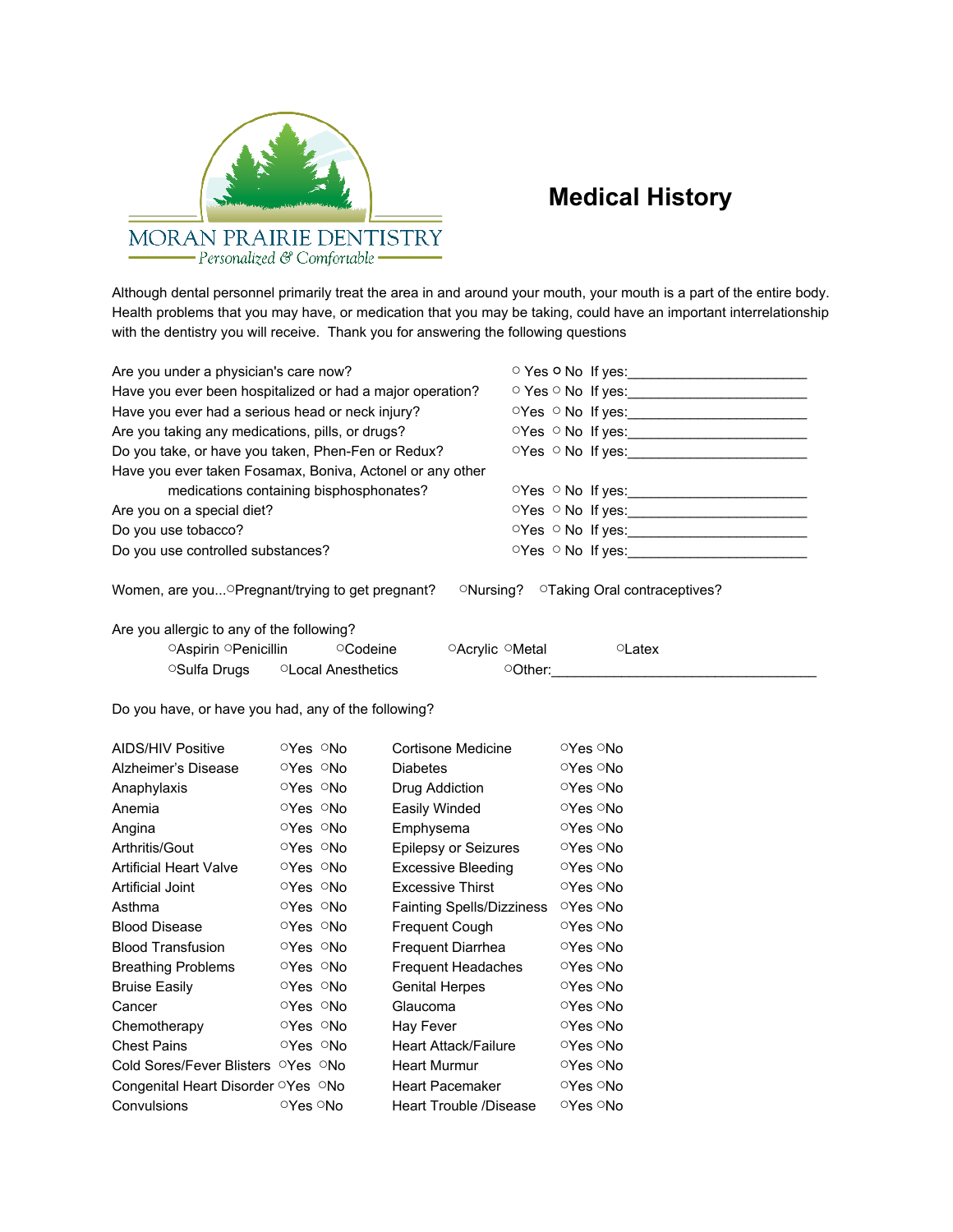### **Medical History Cont.**

Do you have, or have you had, any of the following?

| Hemophilia                 | ○Yes ○No        | <b>Radiation Treatment</b>                      | ○Yes ○No        |  |
|----------------------------|-----------------|-------------------------------------------------|-----------------|--|
| Hepatitis A                | <b>○Yes ○No</b> | <b>Recent Weight Loss</b>                       | ○Yes ○No        |  |
| Hepatitis B or C           | ○Yes ○No        | <b>Renal Dialysis</b>                           | ○Yes ○No        |  |
| <b>Herpes</b>              | ○Yes ○No        | <b>Rheumatic Fever</b>                          | ○Yes ○No        |  |
| <b>High Blood Pressure</b> | ○Yes ○No        | Rheumatism                                      | ○Yes ○No        |  |
| <b>High Cholesterol</b>    | ○Yes ○No        | <b>Scarlet Fever</b>                            | <b>୍Yes ା\o</b> |  |
| Hives or Rash              | <b>○Yes ○No</b> | Shingles                                        | ○Yes ○No        |  |
| Hypoglycemia               | ○Yes ○No        | Sickle Cell Disease                             | ○Yes ○No        |  |
| Irregular Heartbeat        | ○Yes ○No        | Sinus Trouble                                   | ○Yes ○No        |  |
| Kidney Problems            | ○Yes ○No        | Spina Bifida                                    | ○Yes ○No        |  |
| Leukemia                   | ○Yes ○No        | Stomach/Intestinal Disease <sup>o</sup> Yes ONo |                 |  |
| Liver Disease              | ○Yes ○No        | Stroke                                          | ○Yes ○No        |  |
| Low Blood Sugar            | ○Yes ○No        | Swelling of Limbs                               | ○Yes ାNo        |  |
| Low Blood Pressure         | <b>ିYes ିNo</b> | <b>Thyroid Disease</b>                          | ○Yes ାNo        |  |
| Lung Disease               | ○Yes ାNo        | <b>Tonsillitis</b>                              | ○Yes ○No        |  |
| Mitral Valve Prolapse      | <b>ିYes ିNo</b> | Tuberculosis                                    | <b>ିYes ିNo</b> |  |
| Osteoporosis               | ○Yes ○No        | <b>Tumors or Growth</b>                         | ○Yes ○No        |  |
| Pain in the Jaw Joints     | ○Yes ○No        | <b>Ulcers</b>                                   | ○Yes ାNo        |  |
| Parathyroid Disease        | ○Yes ○No        | <b>Venereal Disease</b>                         | <b>OYes ONo</b> |  |
| <b>Psychiatric Care</b>    | <b>OYes ONo</b> | <b>Yellow Jaundice</b>                          | ○Yes ○No        |  |

\_\_\_\_\_\_\_\_\_\_\_\_\_\_\_\_\_\_\_\_\_\_\_\_\_\_\_\_\_\_\_\_\_\_\_\_\_\_\_\_\_\_\_\_\_\_\_\_\_\_\_\_

\_\_\_\_\_\_\_\_\_\_\_\_\_\_\_\_\_\_\_\_\_\_\_\_\_\_\_\_\_\_\_\_\_\_\_\_\_\_\_\_\_\_\_\_\_\_\_\_\_\_\_\_

\_\_\_\_\_\_\_\_\_\_\_\_\_\_\_\_\_\_\_\_\_\_\_\_\_\_\_\_\_\_\_\_\_\_\_\_\_\_\_\_\_\_\_\_\_\_\_\_\_\_\_\_

\_\_\_\_\_\_\_\_\_\_\_\_\_\_\_\_\_\_\_\_\_\_\_\_\_\_\_\_\_\_\_\_\_\_\_\_\_\_\_\_\_\_\_\_\_\_\_\_\_\_\_\_

Have you ever had any serious illness not listed above? **Yes ONo** 

If yes:  $\frac{1}{2}$  if yes:  $\frac{1}{2}$  if yes:  $\frac{1}{2}$  if yes:  $\frac{1}{2}$  if yes:  $\frac{1}{2}$  if yes:  $\frac{1}{2}$  if  $\frac{1}{2}$  if  $\frac{1}{2}$  if  $\frac{1}{2}$  if  $\frac{1}{2}$  if  $\frac{1}{2}$  if  $\frac{1}{2}$  if  $\frac{1}{2}$  if  $\frac{1}{2}$  if  $\frac{1}{$ 

Comments:\_\_\_\_\_\_\_\_\_\_\_\_\_\_\_\_\_\_\_\_\_\_\_\_\_\_\_\_\_\_\_\_\_\_\_\_\_\_\_\_\_\_\_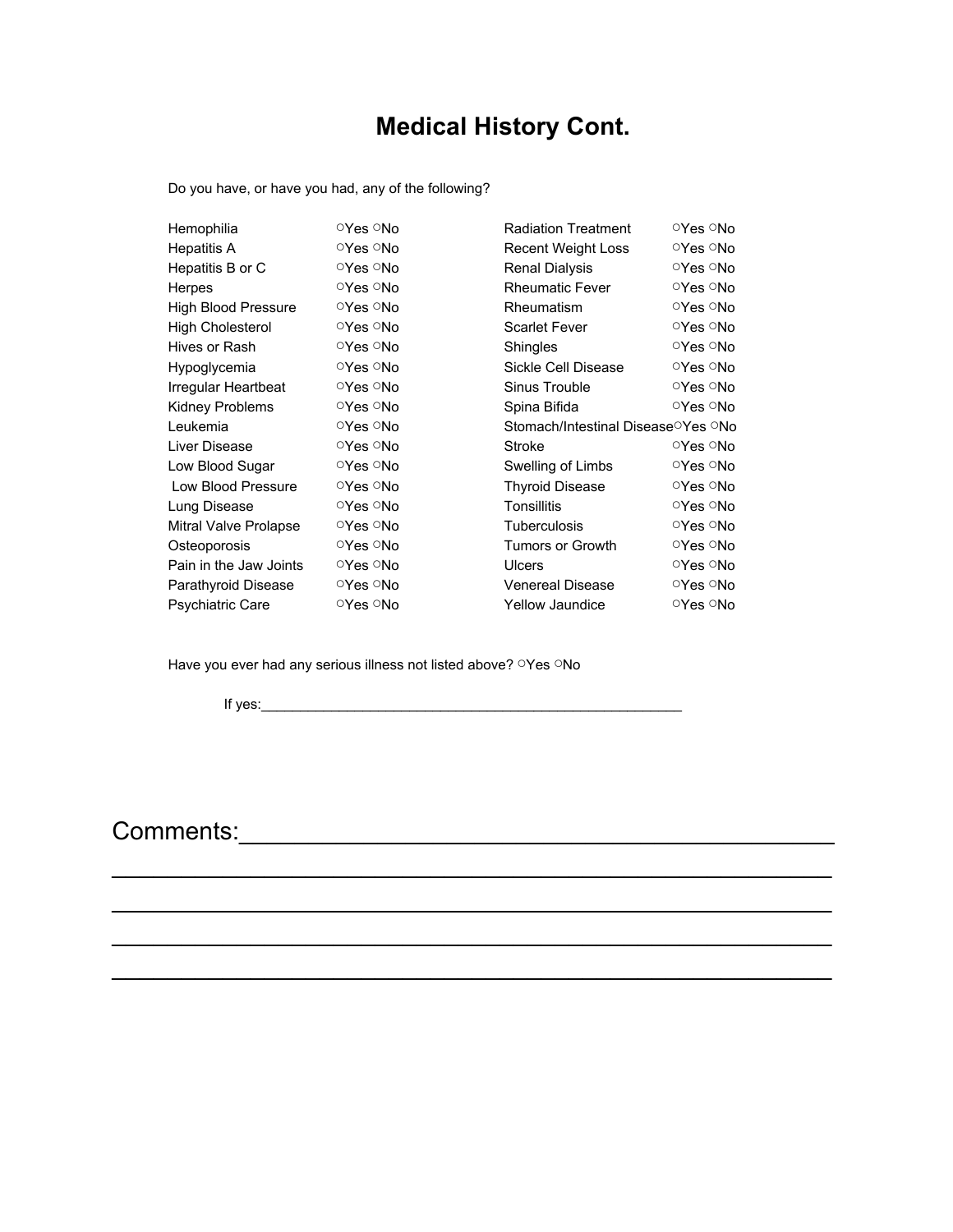

## **Acknowledgement of Private Practices**

My signature confirms that I have been informed of my rights to privacy regarding my protected health information, under the Health Insurance Portability & Accountability Act of 1996 (HIPAA). I understand that this information can and will be used to:

Provide and coordinate my treatment among a number of health care providers who may be involved in that treatment directly and indirectly

Obtain payment from third-party payers for my health care services

Conduct normal health care operations such as quality assessment and improvement activities

I have been informed of my health care provider's *Notice of Privacy Practices* containing a more complete description of the uses and disclosures of my protected health information. I have been given the right to review and receive a copy of such *Notice of Privacy Practices*. I understand that my healthcare provider has the right to change the *Notice of Privacy Practices* and that I may contact this office at the address above to obtain a current copy of the *Notice of Privacy Practices.* Importantly the updated 09/23/2013 version of the NOPP reflecting the OMNIBUS rule.

I understand that I may request in writing that you restrict how my private information is used to disclose to carry out treatment, payment or healthcare operations and I understand that you are not required to agree to my requested restrictions, but if you do agree then you are bound to abide by such restrictions.

\_\_\_\_\_\_\_\_\_\_\_\_\_\_\_\_\_\_\_\_\_\_\_\_\_\_\_\_\_\_\_\_\_\_ \_\_\_\_\_\_\_\_\_\_\_\_\_\_\_\_

**Dependent Family members are also covered by this acknowledgement.**

Print Name **Date** 

**Signature** 

\_\_\_\_\_\_\_\_\_\_\_\_\_\_\_\_\_\_\_\_\_\_\_\_\_\_\_\_\_\_\_\_\_\_